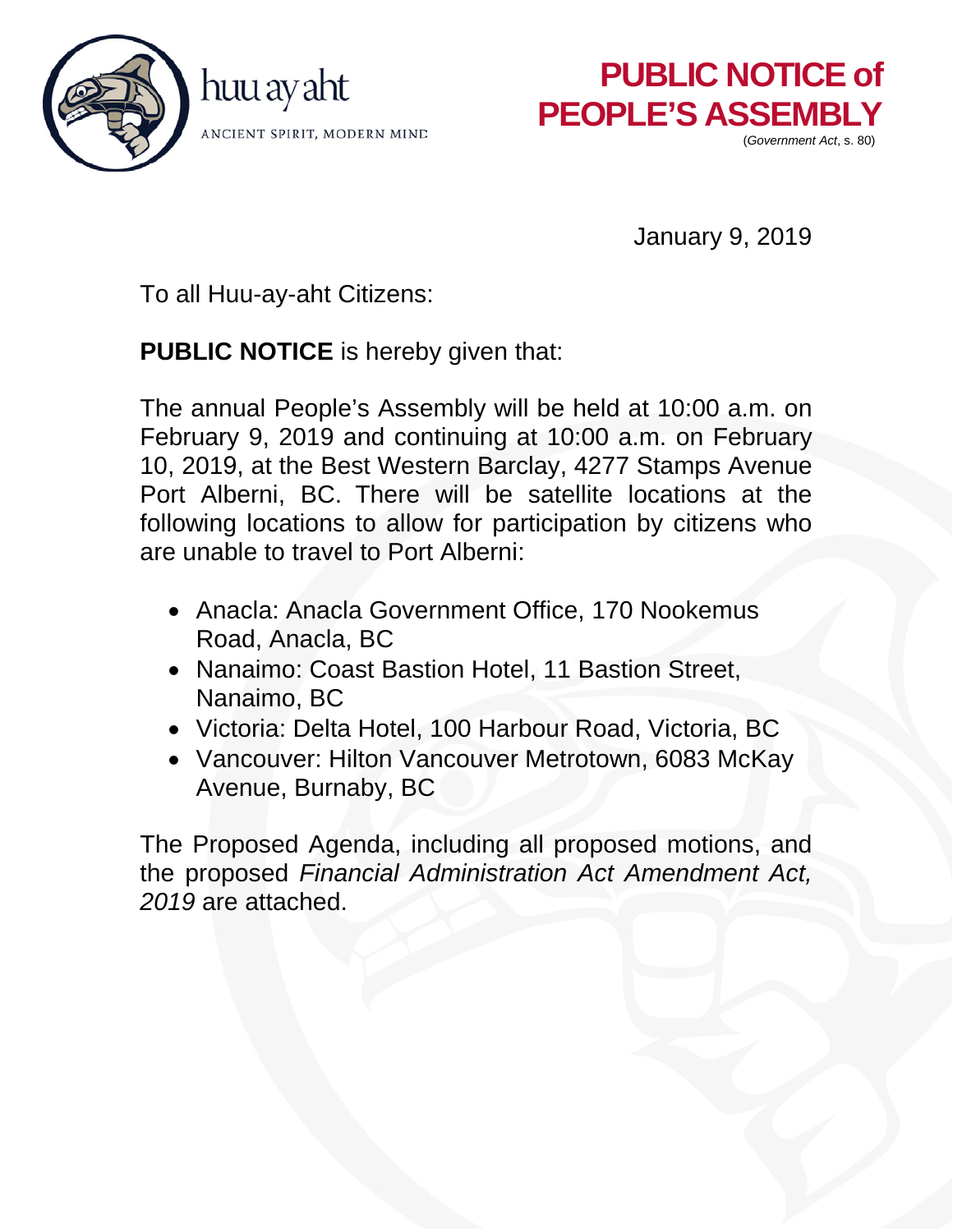

February 9-10, Port Alberni, BC



ANCIENT SPIRIT, MODERN MIND

huu ay aht

## **2019 Session of the People's Assembly**

will commence with opening ceremonies at **10:00 a.m. on February 9, 2019** and will continue at **10:00 a.m. on February 10, 2019** at the **Best Western Barclay 4277 Stamps Avenue Port Alberni, BC** 

**Along with our Satellite locations: Anacla: Anacla Government Office, 170 Nookemus Road, Anacla, BC Nanaimo: Coast Bastion Hotel, 11 Bastion Street, Nanaimo, BC Victoria: Delta Hotel, 100 Harbour Road, Victoria, BC Vancouver: Hilton Vancouver Metrotown, 6083 McKay Avenue, Burnaby, BC** 

### **Proposed Agenda**

- 1. Adoption of Agenda
- 2. Executive Council Report on 2017 Citizen Motions
- 3. Presentation of Huu-ay-aht First Nations Annual Report (including audited financial statements and committee reports)
- 4. Appointment of Auditor

Motion: In accordance with the Financial Administration Act s. 34, The People's Assembly hereby appoints BDO Canada LLP as auditor for the period of April 1, 2018 to March 31, 2019

- 5. Tribunal Annual Report
- 6. Appointment of alternate Tribunal Member

Motion: The People's Assembly hereby appoints Harry Brossault as an alternate member of the Huu-ay-aht Tribunal, in accordance with the *Tribunal Act s. 3(3).*

- 7. Major Projects Update (in camera)
	- a. Kwispaa LNG Project Update
	- b. Sarita Run of the River Project Update
	- c. Port Alberni Mainline Road Update
	- d. Western Forest Products Update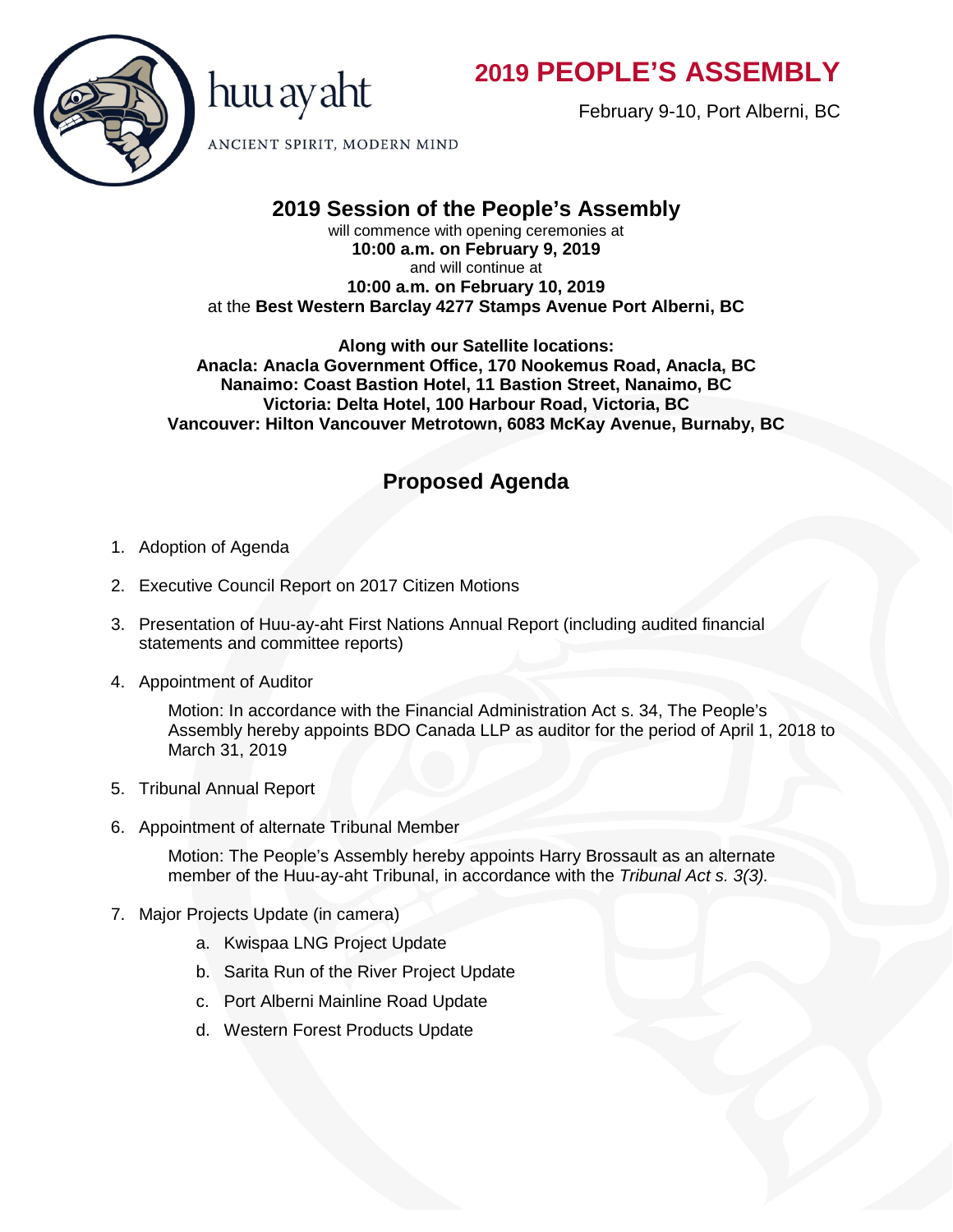

February 9-10, Port Alberni, BC



ANCIENT SPIRIT, MODERN MIND

8. Proposed legislative amendments to the *Financial Administration Act*

Motion: The People's Assembly hereby approves the amendments to *the Financial Administration Act* as set out in the attached draft *Financial Administration Act Amendment Act, 2019.*

9. Approval of 200,000 Cubic Metre Non-Replaceable Forest License

Motion: The People's Assembly hereby approves the granting of a non-renewable forest licence to HFN Forestry LP or other entity approved by Executive Council for the harvest of up to 200,000 cubic metres of timber from treaty lands, on terms acceptable to Executive Council and authorized in accordance with all applicable laws.

10. Approval of a Regulation for the Purposes of the TFL 44 Transaction (in camera)

Motion: The People's Assembly hereby approves the *TFL 44 Special Investment Body Regulation*.

- 11. Huu-ay-aht Group of Businesses Report
- 12. Social Service Panel Report Implementation Update
- 13. Citizen Motions
	- i. Increase in Post- Secondary Living Allowance (Sherri Cook)

Motion: The People's Assembly hereby recommends that Executive Council directs the Huu-ay-aht administration to investigate and study the possibility of increasing the post-secondary living allowance provided to Huu-ay-aht students by at least \$250 per month; and that Executive Council considers the matter of approving a minimum \$250 increase in monthly funding for all Huu-ay-aht post-secondary students, effective no later than August 2019, as part of the 2018-2019 budgeting process.

ii. Increase in Textbook Allowance for Post- Secondary Students (Sherri Cook)

Motion: The People's Assembly hereby recommends that Executive Council directs the Huu-ay-aht administration to investigate allowing Post-Secondary students to claim technology as part of their regular textbook budget; and that Executive Council considers the matter of increasing students' "textbook" allowance to \$900/school year, effective no later than August 2019 as part of the 2018-2019 budgeting process.

iii. Pay for Huu-ay-aht Employees Running for Office (Sherri Cook)

Motion: The People's Assembly hereby recommends that Executive Council address the matter of rectifying the inequity between elected officials running for re-election and Huu-ay-aht employees who wish to stand for elected office by either: a) ceasing to provide remuneration for elected officials running for re-election during the campaign period; or b) rescinding the policy of requiring Huu-ay-aht employees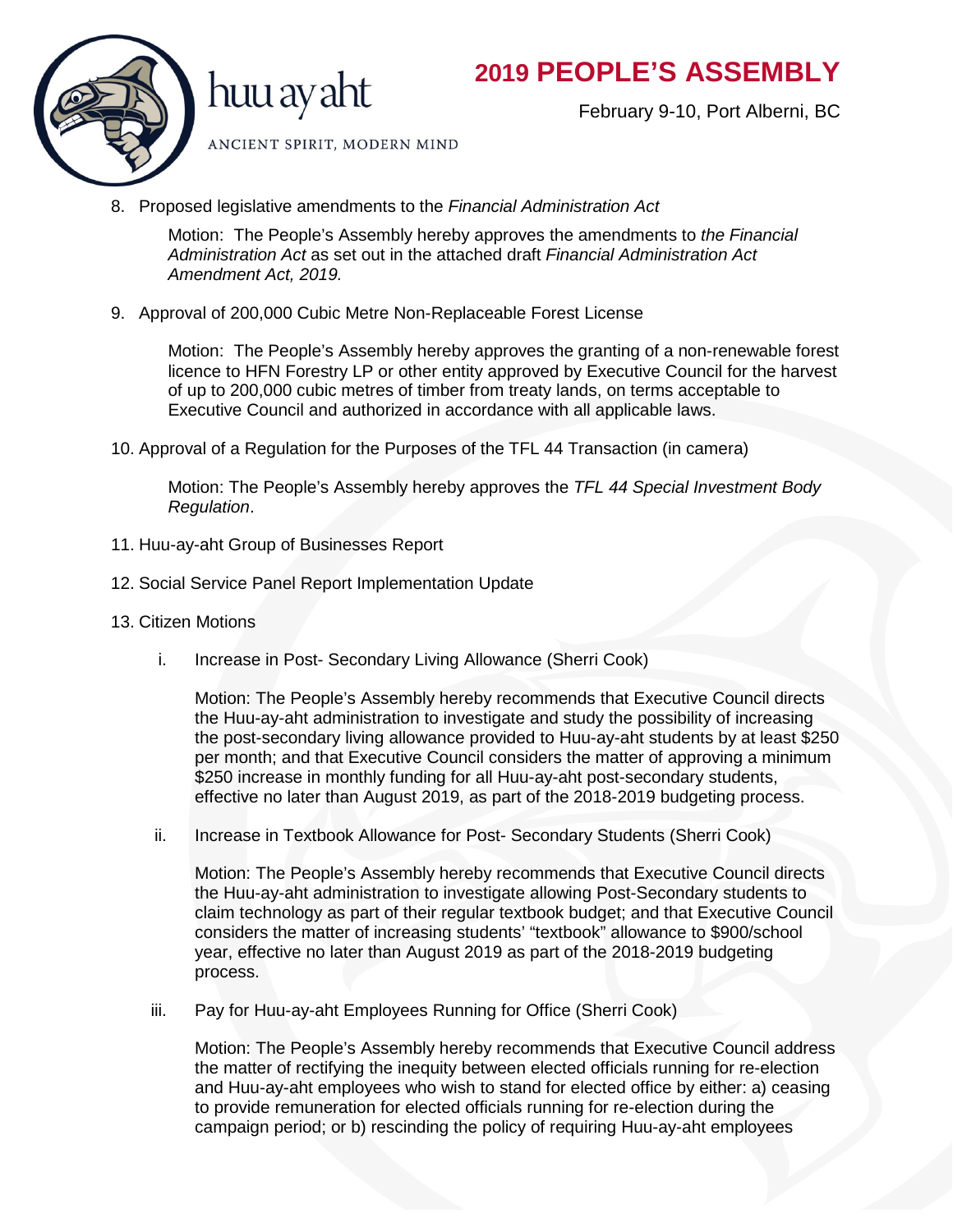

huu ay aht

February 9-10, Port Alberni, BC

ANCIENT SPIRIT, MODERN MIND

running for office to take unpaid leave during the campaign period, so that a solution is in place before April 30, 2019.

iv. Amendments to the Huu-ay-aht Constitution (Duane Nookemis)

Motion: The People's Assembly hereby recommends that Executive Council directs the Huu-ay-aht administration to undertake a study of the Huu-ay-aht Constitution with the goal of finding ways to make the government structure more accountable and cost efficient through Constitutional amendments; and further, that Executive Council directs that the study referred to in the previous paragraph be informed by community engagement and questionnaires mailed out to citizens and that it be completed prior to the next election.

v. Government Member Remuneration and Expenses (Duane Nookemis)

Motion: The People's Assembly hereby recommends that Executive Council make public the remuneration paid to members of Executive Council and Haw' iih Council and the expenses paid by the government for each Councillor.

vi. Elders Firewood Policy (Brittany Johnson)

Motion: The People's Assembly hereby recommends that: 1) Executive Council create a policy regarding the provision of firewood to Elders (the "Elders Firewood Policy"); and 2) the Elders Firewood Policy include a requirement that the firewood to be stacked and accessible to Elders and that, where needed, infrastructure be put in place to keep the wood dry.

14. Adjournment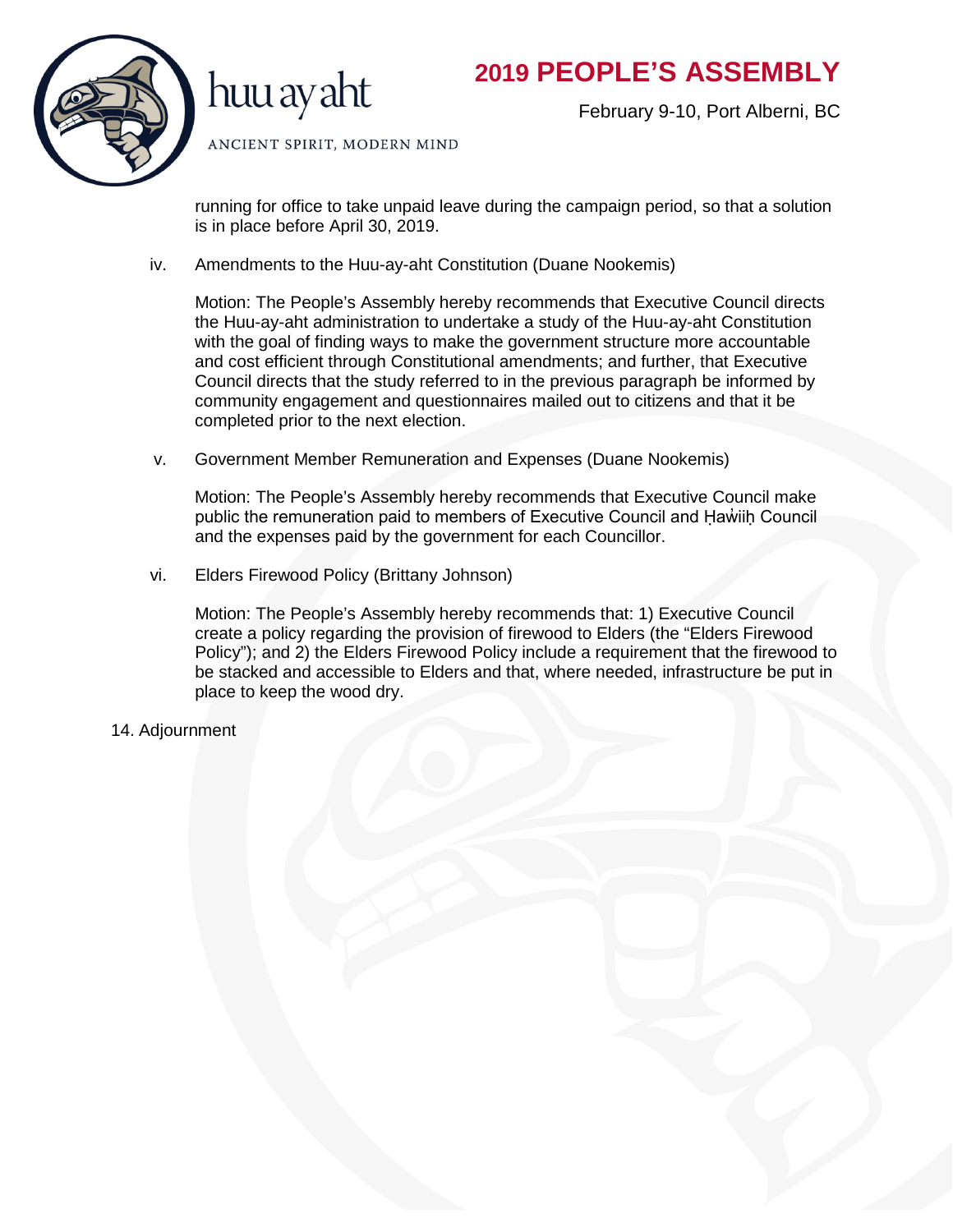

ANCIENT SPIRIT, MODERN MIND

# **FINANCIAL ADMINISTRATION ACT AMENDMENT ACT, 2019**

**Approved by Executive Council on October 1, 2018**

> **For Approval by the People's Assembly**

*The Huu-ay-aht Legislature enacts this law to amend the Financial Administration Act*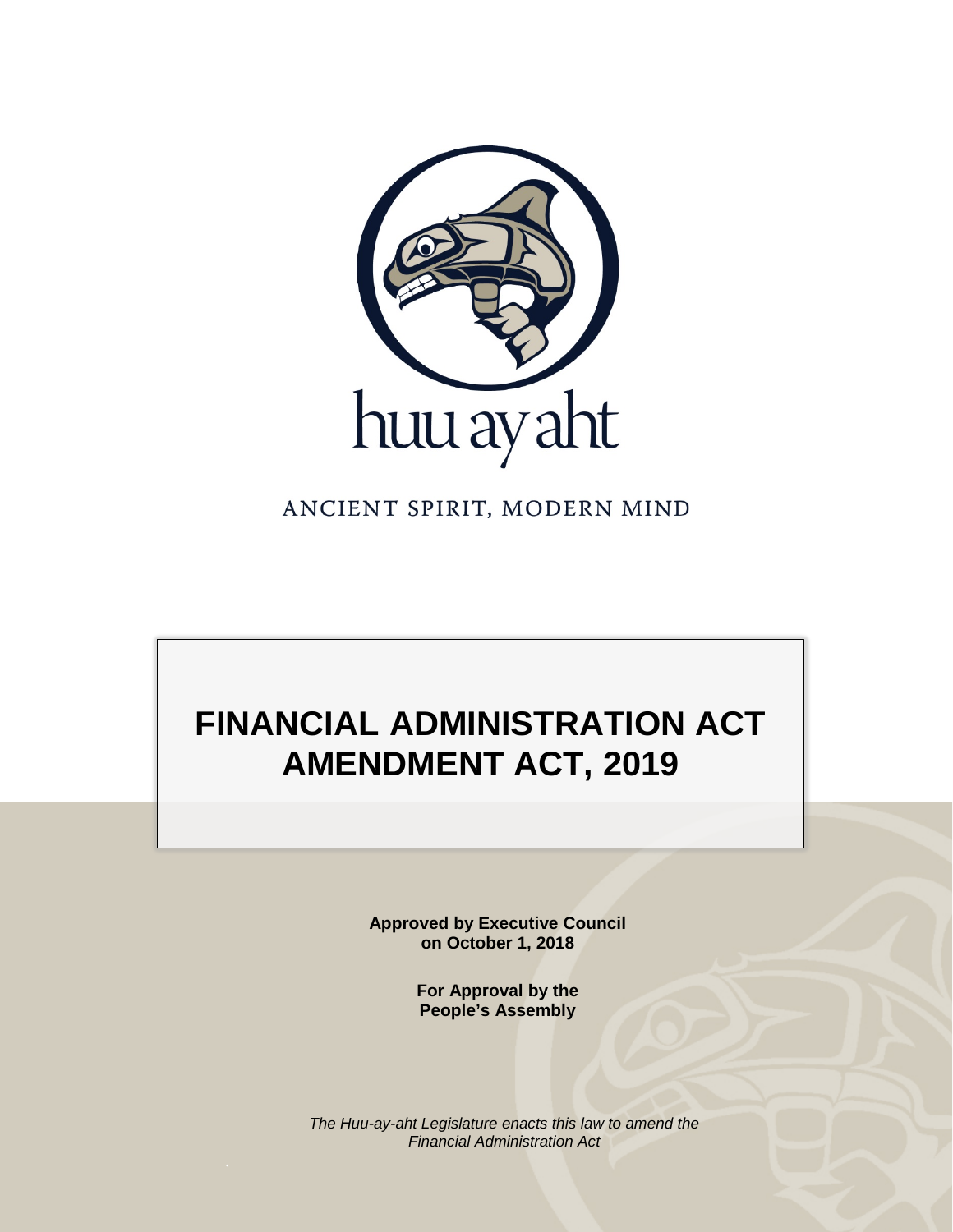## **REGISTRY OF LAWS CERTIFICATION**

**I certify that the** *Financial Administration Act Amendment Act, 2019* **was passed by Executive Council on:**

**Chief Councillor, Robert Dennis**

**\_\_\_\_\_\_\_\_\_\_\_\_\_\_\_\_\_\_\_\_\_\_\_\_\_\_\_\_\_\_\_\_\_\_\_\_\_\_\_**

**\_\_\_\_\_\_\_\_\_\_\_\_\_\_\_\_\_\_\_\_\_\_\_\_\_\_\_\_\_\_\_\_\_\_\_\_\_\_\_**

**\_\_\_\_\_\_\_\_\_\_\_\_\_\_\_\_\_\_\_\_\_\_\_\_\_\_\_\_\_\_\_\_\_\_\_\_\_\_**

**\_\_\_\_\_\_\_\_\_\_\_\_\_\_\_\_\_\_\_\_\_\_\_\_\_\_\_\_\_\_\_\_\_\_\_\_\_\_**

**\_\_\_\_\_\_\_\_\_\_\_\_\_\_\_\_\_\_\_\_\_\_\_\_\_\_\_\_\_\_\_\_\_\_\_\_\_\_**

**\_\_\_\_\_\_\_\_\_\_\_\_\_\_\_\_\_\_\_\_\_\_\_\_\_\_\_\_\_\_\_\_\_\_\_\_\_\_**

**I certify that the** *Financial Administration Act Amendment Act, 2019* **is enacted as law on:**

**Ta'yii Hawilth, Derek Peters**

**I certify that the** *Financial Administration Act Amendment Act, 2019* **came into force on:** 

**Coraleah Bauer, Law Clerk**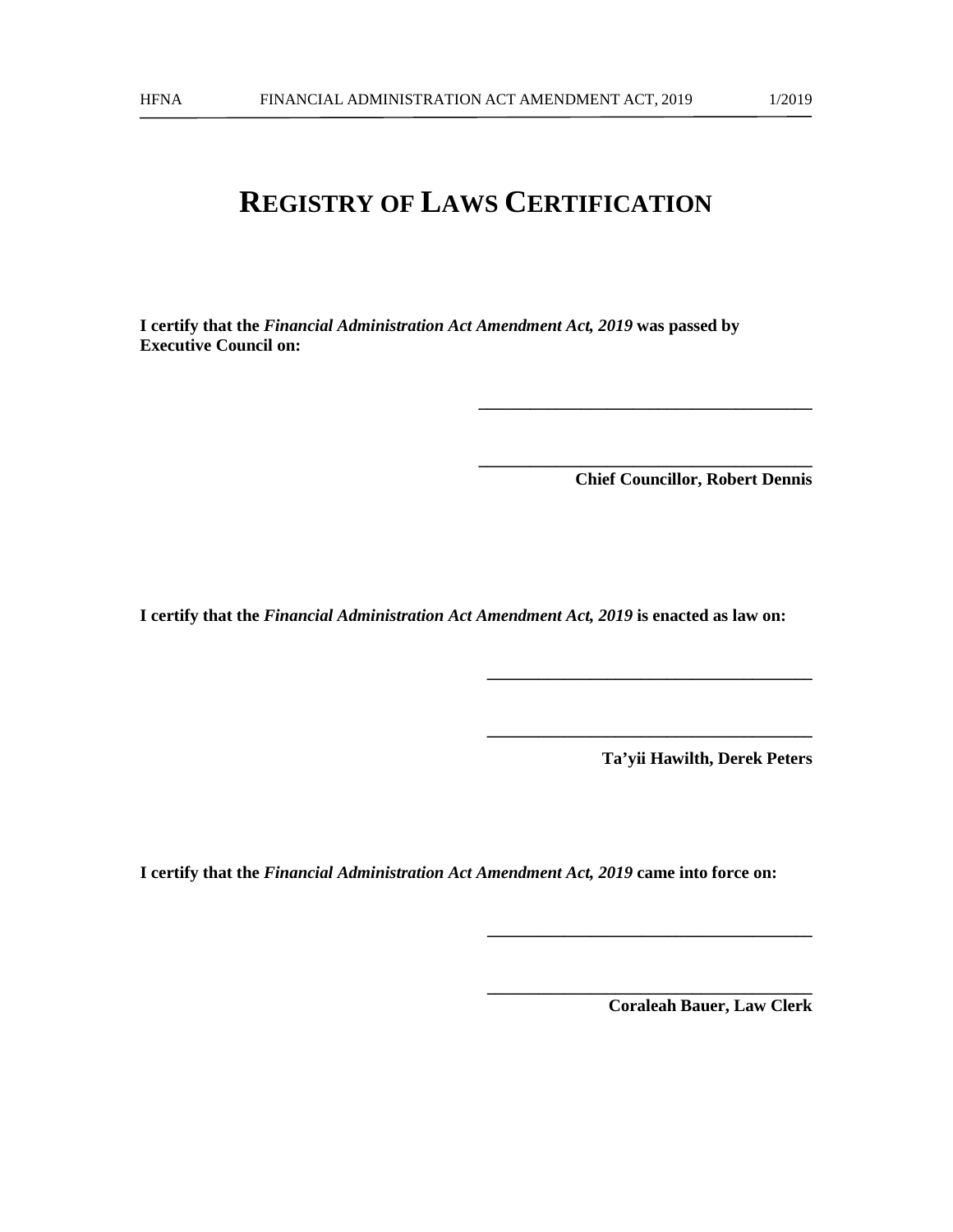#### *Financial Administration Act Amendment Act, 2019*

#### *Contents*

- 1 Amendments
- 2 Consolidation
- 3 Commencement

#### **Amendments**

- **1** The *Financial Administration Act*, HFNA 7/2011 is amended by:
	- *(a) In section 3, adding the following definition:*

#### "**Huu-ay-aht special investment body**" means:

- (a) a Huu-ay-aht body prescribed by Executive Council under s. 62.1(1), and;
- (b) a Huu-ay-aht body held or controlled, whether directly or indirectly, by a Huu-ay-aht special investment body prescribed by Executive Council under s. 62.1(1).

#### *(b) Following section 62, adding the following new section:*

#### **"Huu-ay-aht Special Investment Body**

- **62.1** (1) Executive Council may prescribe a Huu-ay-aht body as a Huu-ay-aht special investment body and any conditions respecting that body following:
	- $(a)$  consultation with the Haw $\ddot$  iih Council; and
	- (b) consideration of a recommendation by the Finance Committee.
	- (2) A regulation under subsection (1) must be approved by the People's Assembly before coming into force.
	- (3) The Finance Committee may only make a recommendation to Executive Council in respect of prescribing a Huu-ay-aht special investment body under subsection (1) after it has reviewed a report in respect of the special investment body that includes the following:
		- (a) an assessment of the potential investment opportunity as compared to other potential investment opportunities in terms of likely return on investment, risks and sustainability;
		- (b) a description of the purpose of the nature of the potential investment opportunity, including a description of the interests or investments to be held or controlled by such body;
		- (c) the capital required to invest in the potential investment opportunity and the planned source of that capital;
		- (d) a description of the corporate structure for the potential investment opportunity or how the potential investment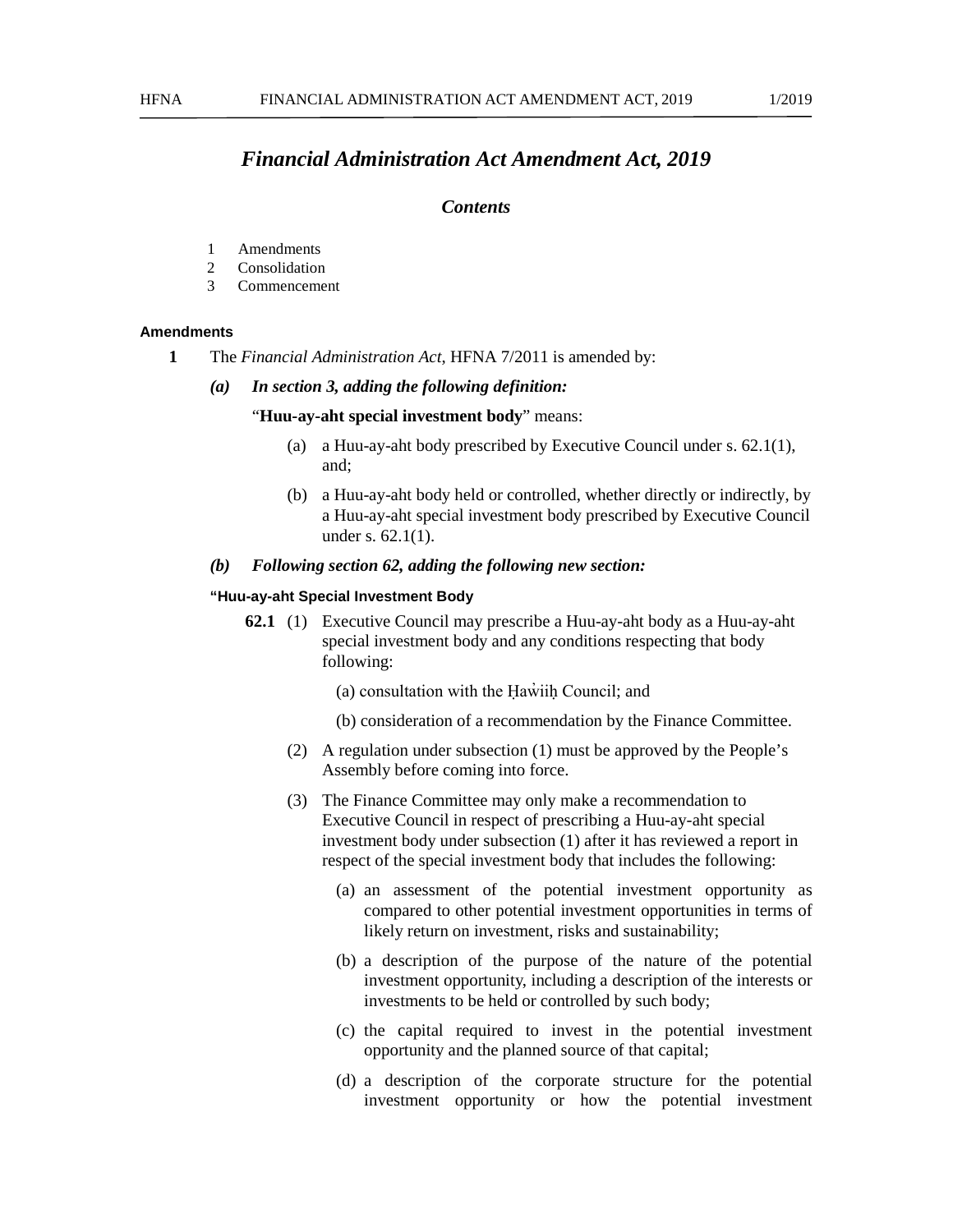opportunity will otherwise be managed including associated costs and reporting requirements for such body;

- (e) an assessment of the possible risks facing the potential investment opportunity and possible action that should be taken to mitigate those risks;
- (f) an outline of financial performance or other benefits from the potential investment opportunity, including employment and training targets, for the first 5 years;
- (g) a description of any other requirements necessary to begin or complete the potential investment opportunity.
- (4) Executive Council may authorize the use of money in a fund other than the Invested Wealth Fund for the purposes of investing in a Huu-ay-aht special investment body.
- (5) The Executive Director may designate an individual to approve the payment of funds for the purposes of an investment authorized under subsection (4).
- (6) Government and other Huu-ay-aht bodies may borrow money for the purposes of investing in a Huu-ay-aht special investment body if the borrowing, including:
	- (a) the maximum amount to be borrowed;
	- (b) the purpose of the borrowing;
	- (c) the security for the borrowing;
	- (d) the term of the borrowing; and
	- (e) the source of money to repay the borrowing

is specifically set out in a regulation.

- (7) Government and Huu-ay-aht bodies may guarantee the debt of a Huuay-aht body if the borrowing in respect of which the debt is incurred is set out in a regulation under subsection (6).
- (8) A regulation under subsection (6) must be approved by the People's Assembly before coming into force.
- (9) A regulation approved by the People's Assembly under subsection (6) may provide that the indebtedness associated with some or all of the funds borrowed in accordance with the regulation will not count towards the aggregate amount specified under section 69(6).
- (10) Despite the *Government Act*, s. 89(2), Executive Council may direct that the report in respect of a regulation presented for approval of the People's Assembly under subsection (1) or (6) need not be provided to citizens at least 14 days in advance of consideration of the matter and may instead be provided to citizens at the session of the People's Assembly at which the matter is being considered.